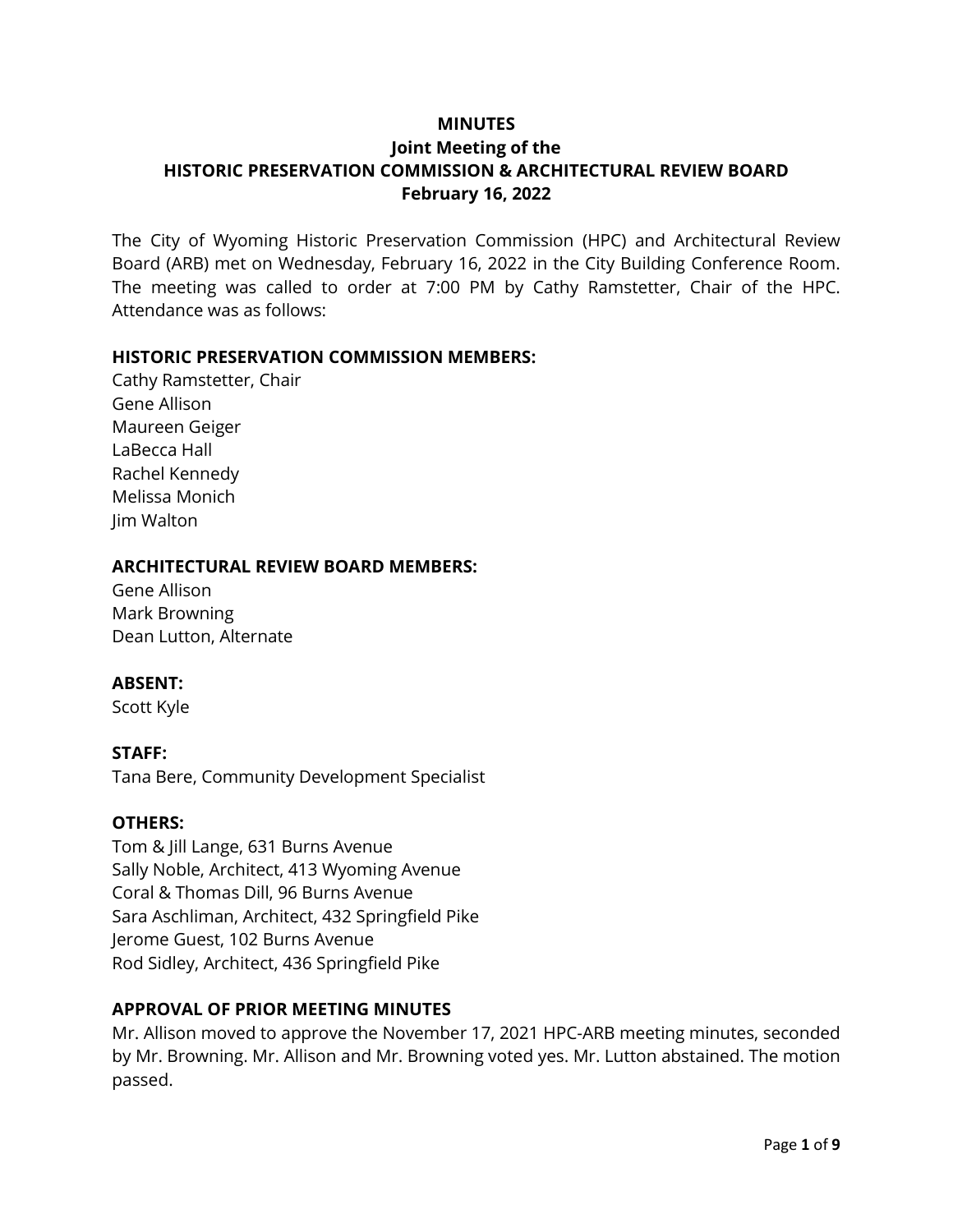Mr. Lutton moved to approve the January 19, 2022 HPC-ARB meeting minutes, seconded by Mr. Walton. All members voted yes. Mr. Allison and Ms. Ramstetter abstained. The motion passed.

## **631 BURNS AVENUE: APPLICATION TO CONSTRUCT A REAR ADDITION ON A PROPERTY LOCATED IN THE VILLAGE HISTORIC DISTRICT**

Ms. Bere introduced the request for Historic Review. Tom and Jill Lange, owners of the subject property, as represented by Architect Sally Noble, requested Historic Review to construct a one-story addition to the rear of their home. The addition is designed with a stone base to match the original stone foundation, clapboard siding to match the current siding, and flat membrane roof with railing to mimic the front porch details. The home is located on a corner lot and each frontage is considered a front yard. The proposed addition exceeds 25% of the existing front elevation along Wentworth Avenue, and therefore required Historic Review. The home was constructed in 1890 and the property is classified as contributing to the Village Historic District.

Additionally, the Board of Zoning Appeals (BZA) granted the applicants a variance for the front yard setback at their February 8, 2022 meeting. The property is required to meet front yard setbacks on both the Burns Avenue and Wentworth Avenue frontages, and those setbacks are determined by the existing front yard setback of the residence on the adjoining lot fronting the same street. This means that the front yard setback from the Wentworth frontage must be equal to or greater the front yard setback of the house at 215 Wentworth, which is 49 feet. The proposed addition would be 17.3 feet from the Wentworth frontage at its closest point, which is in line with the Wentworth setback of the existing house at 631 Burns Avenue (i.e. it does not encroach further towards Wentworth than the existing house). The proposed addition failed to comply with this setback requirement and a variance was sought on this basis.

Ms. Lange explained the reason for the addition is to add a main bedroom and bathroom on the first floor. All the existing bedrooms are on the second floor, and this addition would allow them to age in their house.

Mr. Allison asked about the existing evergreen trees along Wentworth Avenue and if they will remain. Ms. Lange said there are a group of evergreen trees near the fence that will not be disturbed but there is likely one evergreen on the side of the house that will be removed and replanted. Mr. Lange explained that most trees near the proposed addition will remain, and the foundation will be hand-dug to protect the root systems.

Mr. Allison asked if a flat roof is proposed. Ms. Noble explained that the one-story flat roof is purposely done to keep all the windows on the second floor intact. There is a 2' decorative railing proposed on top of the roof to match the existing front porch railing. Ms. Ramstetter questioned what materials will be used for the railing and how does it mimic the front porch. Mr. Lange answered the railing will be wooden, painted, and have square balusters. It is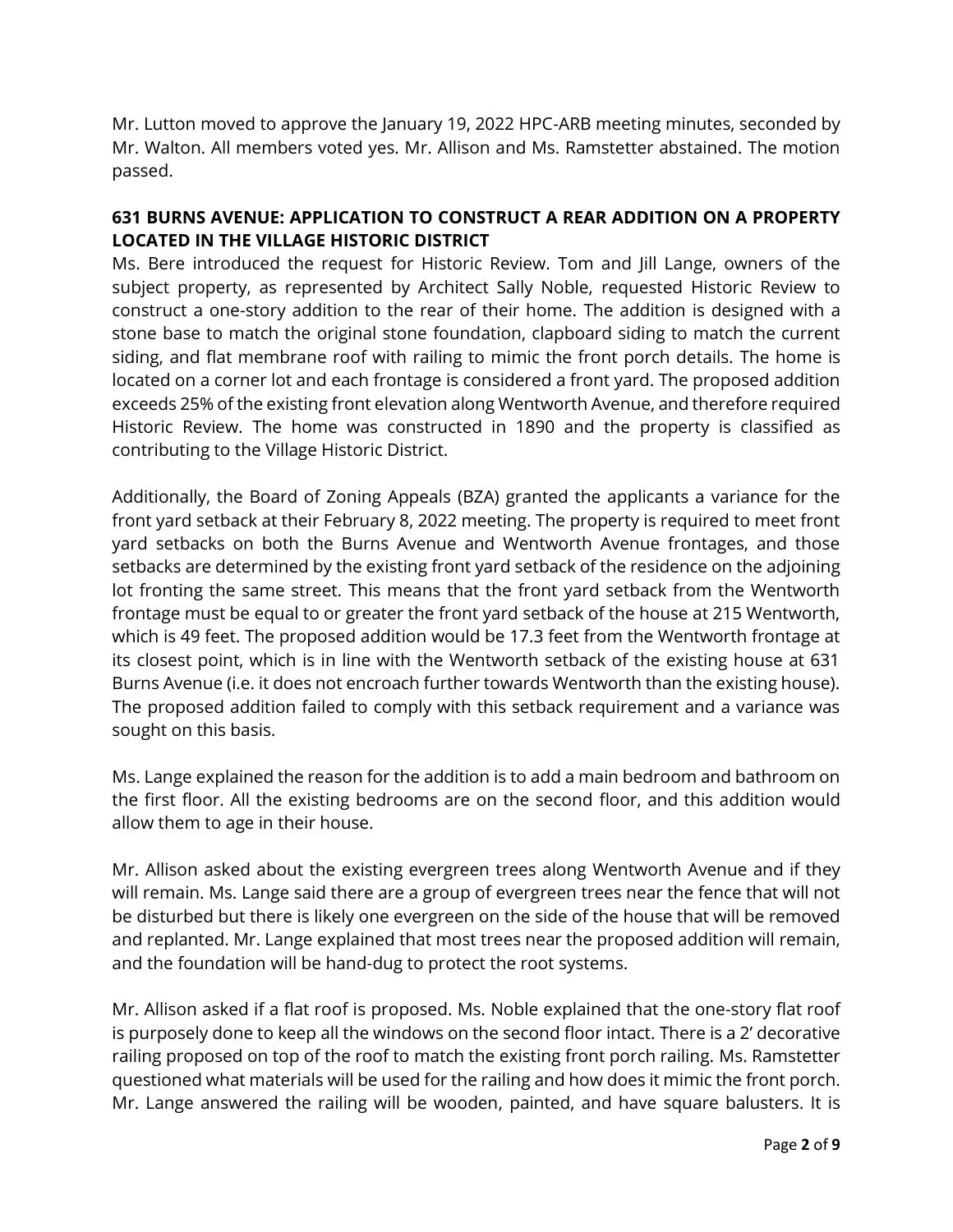intended to mimic the railing on the bottom of the porch, not the top. Ms. Ramstetter shared a comment from Mr. Kyle who could not attend tonight's meeting. He suggested there could be more relationship drawn between the new railing and the decorative railing of the front porch roof. Mr. Lange said he is comfortable doing a standing seam metal roof to match the front porch. Mr. Allison said either matching the existing shingles on the roof of the house or standing seam to match the existing porch is acceptable.

Mr. Browning said it appears the clapboard siding matches the current addition because the siding on the original portion of the house is a different material. On the plans it shows the proposed foundation to have clapboard siding and he asked what the intent was. Mr. Lange clarified the exposed foundation will be hand-dug with a block foundation and stone veneer to match the existing foundation.

Ms. Ramstetter shared Mr. Kyle's comment about the windows. He said reuse of the previous addition windows is understood from an economic standpoint, but the proportions seem inconsistent with the rest of the historic house. Ms. Lange said the windows viewed on the rear elevation are the same windows that are seen presently in the addition. They are Marvin windows which are wood, double-hung, and found throughout their house. Since one of those windows would be a bathroom window, they do not want it to be as large. They had the same reasoning for the bedroom windows and want them consistent with the scale of the addition when viewed from Wentworth Avenue.

Ms. Kennedy asked if the door on the current back porch is original to the home. Ms. Lange said it is not original and they added that door to appear like it had always been there.

Mr. Browning asked about the eve and extension to the gutter line, which appears to be larger than what is on the plans. Mr. Lange confirmed there will be a similar gutter to what is currently there.

Ms. Ramstetter reminded the Members of their duties and responsibilities when approving an application when a building has historic significance. They must ensure such a Change would not be detrimental to the public interests of the City and its intent to preserve the character of the City's Historic District and the buildings located therein or to Historic Properties or other properties of Historic Significance; the proposed Change and the remaining site shall not be detrimental to or endanger the public health, safety, comfort or general welfare; the proposed Change shall not be injurious to the use and enjoyment of other property in the immediate vicinity for the purposes already permitted nor substantially diminish or impair property values in the neighborhood; adequate assurances are provided that measures shall be taken to remove all materials resulting from the Change, to control hazardous materials which may be exposed as a result of the Change and dispose of these materials as may be required by Federal, State and/or local regulations, and to leave a clean and presentable site at the conclusion of the work, and in its sole reasonable opinion, the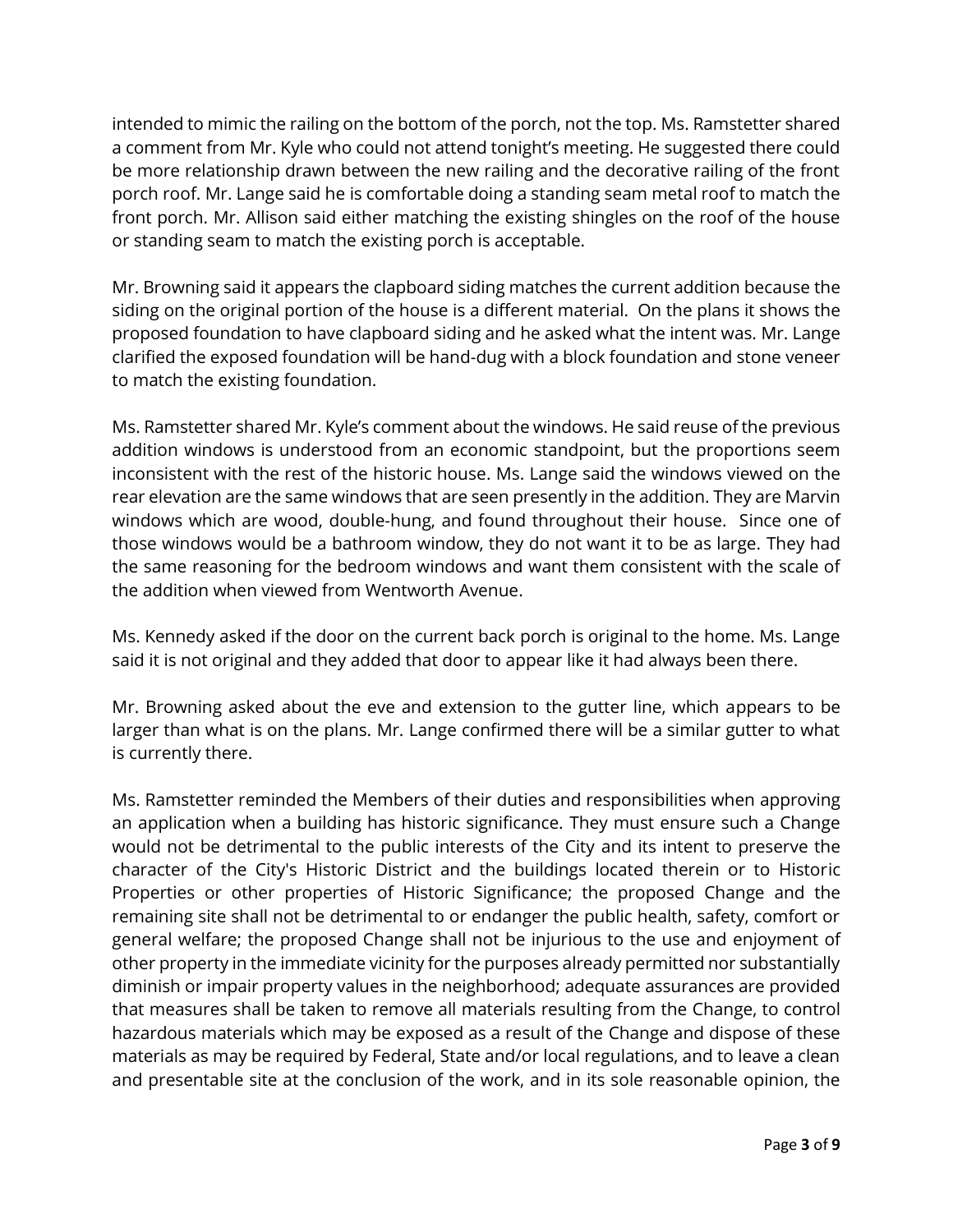exterior elevations of any Proposed Replacement Construction or New Construction are consistent with the Design Guidelines adopted by the Historic Preservation Commission.

Mr. Lutton made a motion to approve the application as presented with the addition of the stone clad foundation, seconded by Ms. Hall. All members voted yes. The motion passed.

## **96 BURNS AVENUE: APPLICATION TO CONSTRUCT A REAR ADDITION ON A PROPERTY LOCATED IN THE VILLAGE HISTORIC DISTRICT**

Ms. Bere introduced the request for Historic Review. Coral and Nicholas Dill, owners of the subject property, as represented by Architect Sara Aschliman, requested Historic Review to construct a two-story addition to the rear of their home and a new window on the front sunporch. The proposed addition exceeds 50% of the existing side elevation, and therefore requires Historic Review. The house was built 1927 and the property is classified as contributing to the Historic District. Additionally, the proposed addition will require a side yard setback variance and it will be reviewed by the BZA at their March meeting.

Ms. Aschliman explained that the main programming for the project is add a first-floor family room and mudroom. The second floor will have a primary suite and second-floor laundry. They looked at several options such as an attached and detached garage, but the proposed design preserved the most rear yard, kept the work to the rear of the building, and best matched the existing form and detailing. The driveway is currently two ribbon strips which does not fit modern vehicles and is impractical. The goal is the expand the driveway and to park their cars closer to the rear yard. No garage is proposed at this time.

Ms. Aschliman said the floor level of the addition will have a step-down as you enter the family room. The foundation line will drop there, and the plans show siding down to the new foundation line that will match the existing. Ms. Kennedy asked if the rear addition and sunporch were constructed at the same time because the materials appear to be the same. There are vertical board and batten slabs. Ms. Aschliman confirmed the sunporch is original and the only change is adding a window. The proposed addition will have horizontal siding.

Ms. Geiger asked what color they are painting the addition. Ms. Dill explained they have not decided on a color, but the color scheme will not be offensive. Ms. Ramstetter said she was surprised how visible the addition will be from both Burns Avenue and Durrell Avenue. Ms. Geiger said she has a concern that the addition will look like it does not belong. Ms. Dill said the existing house is brick and the addition is siding so they will not match exactly but they will work with their designer to make the transition as seamless as possible. She added that it would be nearly impossible to find brick to match the original. Mr. Lutton asked if the addition is in line with the adjacent house on the corner. Mr. Dill said it is very close and it would hide some of the addition, especially in the spring and summer months.

Ms. Ramstetter said that color was removed from Chapter 1336 of the Code, and she does not believe they can dictate color. Ms. Bere said she thought it was in their purview because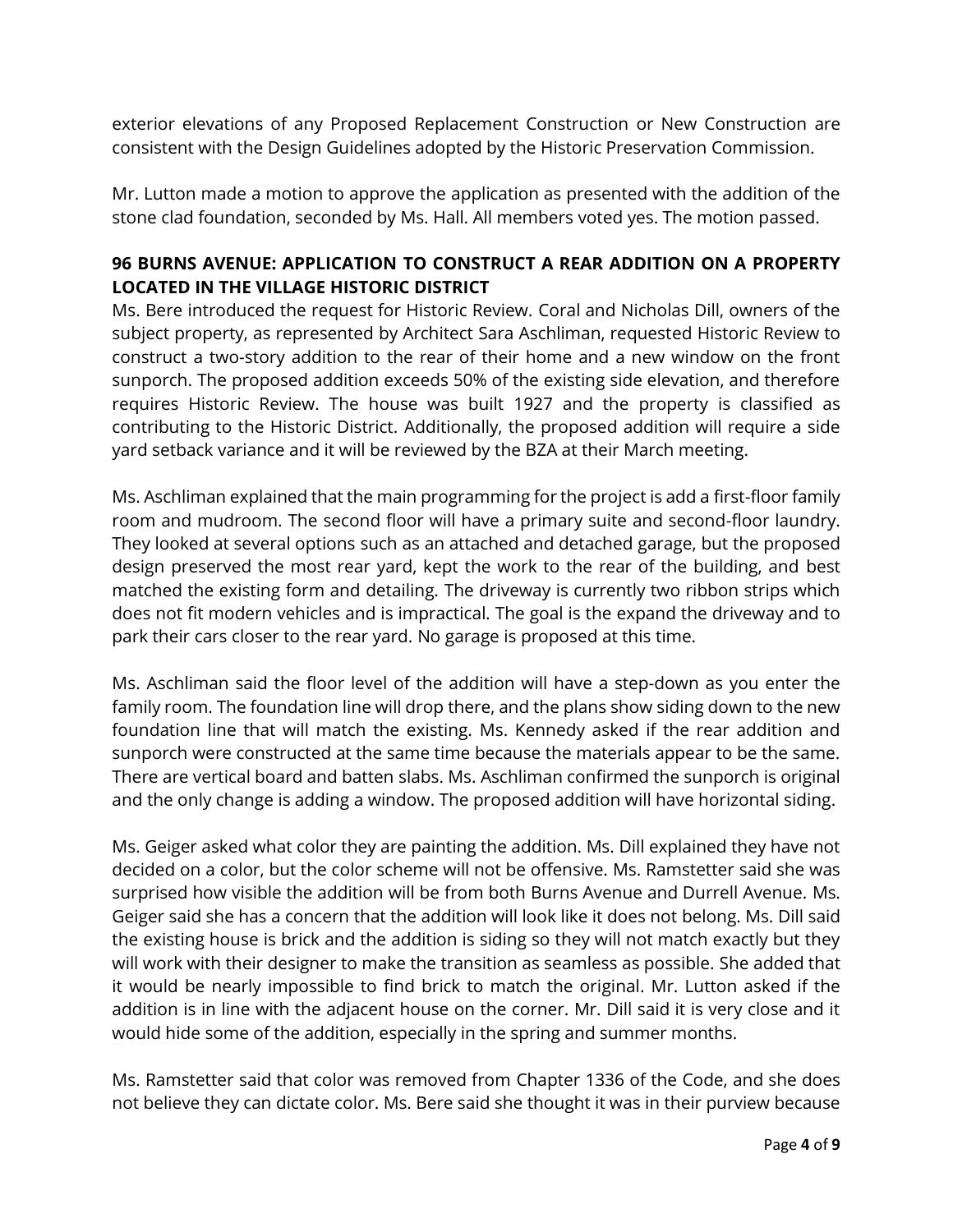it plays a role in the impact of the addition. The members decided not to recommend a specific color but urge the applicants to choose a color that allows the addition to blend in.

Ms. Kennedy stated that since the addition is being attached to the original structure, there are additional aspects to consider. When an addition is added to the rear, it will change the original structure. Ms. Aschliman explained that the windows will not be reused and there will be minimal demolition to attach the addition. She did not discuss keeping the exposed brick on the first floor with her clients, but they could consider it. The brick on the second floor would be in a closet and they did not plan on removing the brick. Ms. Kennedy asked about the plan for the original windows in the bathroom and kitchen. Ms. Aschliman said they would like to keep the one in the bathroom as an interior borrowed-light window and the other window would be used for something decorative. The new windows will match the detailing of the existing.

Mr. Guest asked about the measures that will be taken to preserve the mature trees. Mr. Dill said the machinery will come up their driveway to access the backyard and the house is the pinch point. The trees should not be disturbed. Mr. Lutton confirmed that the large tree in the backyard, which appears in aerial imagery had already been removed.

Mr. Allison asked if the expanded driveway will be constructed with asphalt or concrete. Ms. Aschliman said they have not worked out those details yet. Mr. Allison questioned if a variance is needed for the expanded driveway to go to the property line. Ms. Bere said driveways are allowed to be placed on the property line, similarly with patios. Mr. Allison questioned if there will be landscaping to soften the expanded driveway because from the street it will be a significant change. Ms. Kennedy said she would like asphalt to be avoided since the current ribbon driveway is concrete.

Ms. Ramstetter reminded the members that this property is considered contributing to the Village Historic District and of the five criteria of when an Application for Historic Review can be approved.

Mr. Lutton made a motion to approve the application as submitted, seconded by Mr. Browning. All members voted yes. The motion passed.

# **432 SPRINGFIELD PIKE: APPLICATION TO ALTER THE FRONT PORCH ON A PROPERTY LOCATED IN THE VILLAGE HISTORIC DISTRICT**

Sara Aschliman, Architect, current lessee, and prospective owner of the subject property, is requesting Historic Review to reconstruct and expand the front existing porch. The porch is located on the front and side of the building. Changing any portion of a porch on a front or side elevation, which is not an in-kind replacement, requires Historic Review. The house was constructed in 1896 and the property is classified as contributing to the Village Historic District.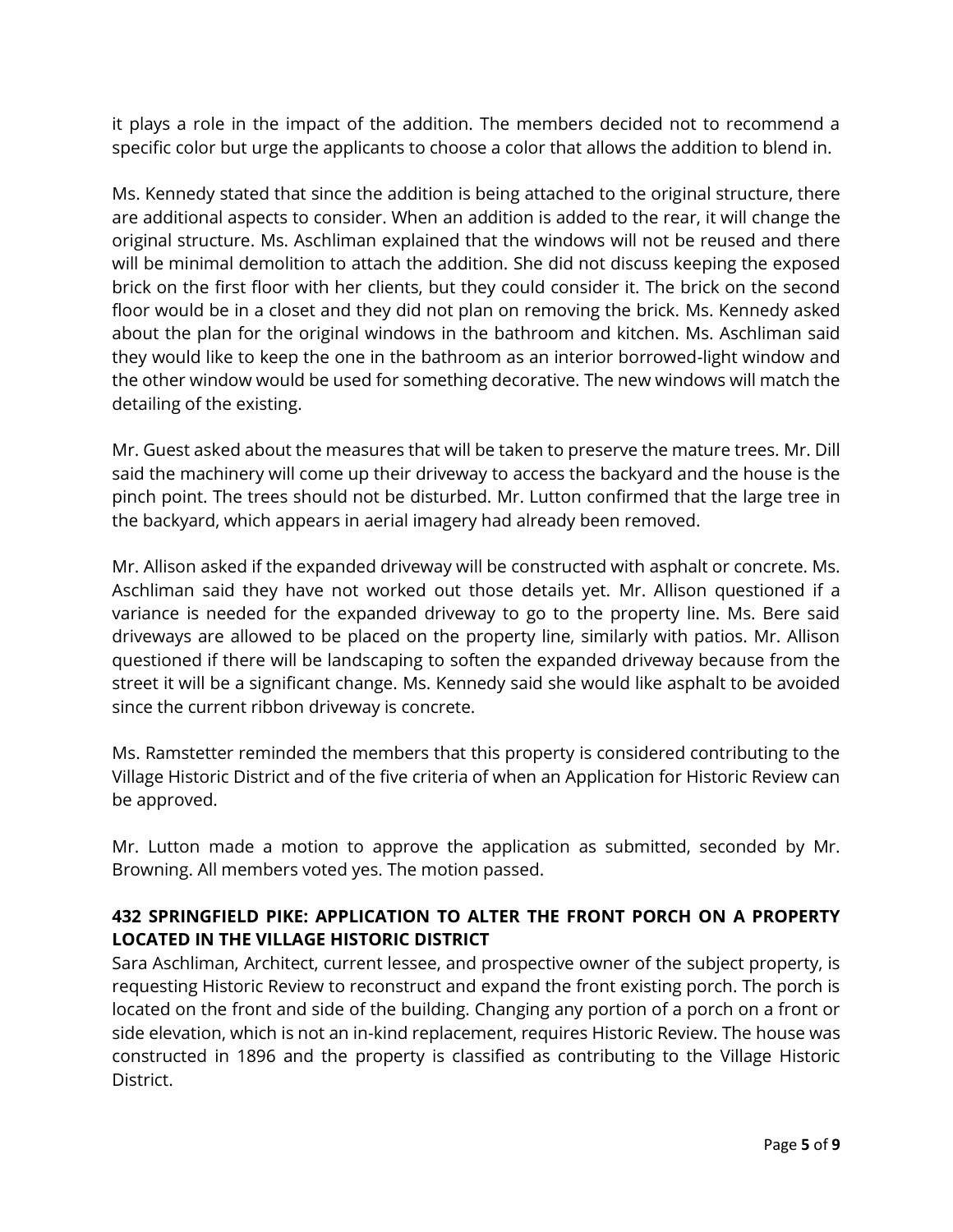Ms. Aschliman explained that converting of the property from residential to a commercial use called the "Work+Shop", has requirements such as having accessible bathrooms and a ramp. She went through several design iterations of where those improvements could be located, and the best option was to use the dilapidated side porch to add two accessible bathrooms. The location would not intrude into the meeting or kitchen space and allowed the ramp to be placed on the northern elevation between the house and Wyoming Community Coffee (WyCoCo). It was important that the proposed ramp was covered so it made sense for the project to evolve and to construct a new front porch to connect them. A central component was to have the ramp user enter from the front door like everyone else. Additionally, the project includes infilling the area between the kitchen bay addition and proposed bathrooms. The scope of work also included repairing and painting the siding as well as replacing the windows. The sidewalk along the northern property line will be expanded in width and extended to the parking lot behind the building, where an accessible space is proposed.

Mr. Sidley stated he believes this a unique opportunity to modernize this building and applauded Ms. Aschliman for her efforts. The project will enhance the community and most of the improvements, like energy efficient windows, are necessary to meet the commercial building code.

Ms. Ramstetter shared that the *Design Guidelines for Historic Properties* is in the process of being updated to reflect the newly adopted ordinance and several other changes were previously approved by the HPC. The updated guidelines include additional recommendations specific to accessibility. It recommends that appropriate solutions are selected for specific historic properties to provide a high level of accessibility without compromising the significant features of the overall character of the property. Ms. Ramstetter said she appreciates the attention that was given to where people utilizing the accessible ramp would enter.

Mr. Allison asked about the plan for signage and lighting. Ms. Aschliman said she has not committed to anything yet, but she wanted to come back to the ARB to discuss signage. One thought is to have a pier sign at the end of the driveway like the WyCoCo sign. On the front elevation, she is considering placing a Work+Shop sign above the entry, or a fin sign off the southwest corner because it would be high enough to be seen from Springfield Pike traveling north. Mr. Allison said there will be multiple tenants which makes the address the most important aspect.

Ms. Aschliman asked for opinions on the front yard materials. She intended to keep it grass but overtime it has turned into mud, and she is looking for something more durable. She is considering open-weave pavers and high-end faux turf with the goal to have it still feel like greenspace. Mr. Browning asked if she intends on having tables. Ms. Aschliman said she is planning on having tables on a portion of the front yard. Ms. Geiger asked if she has considered planters and agreed the lawn has not held up to the activity. Ms. Aschliman said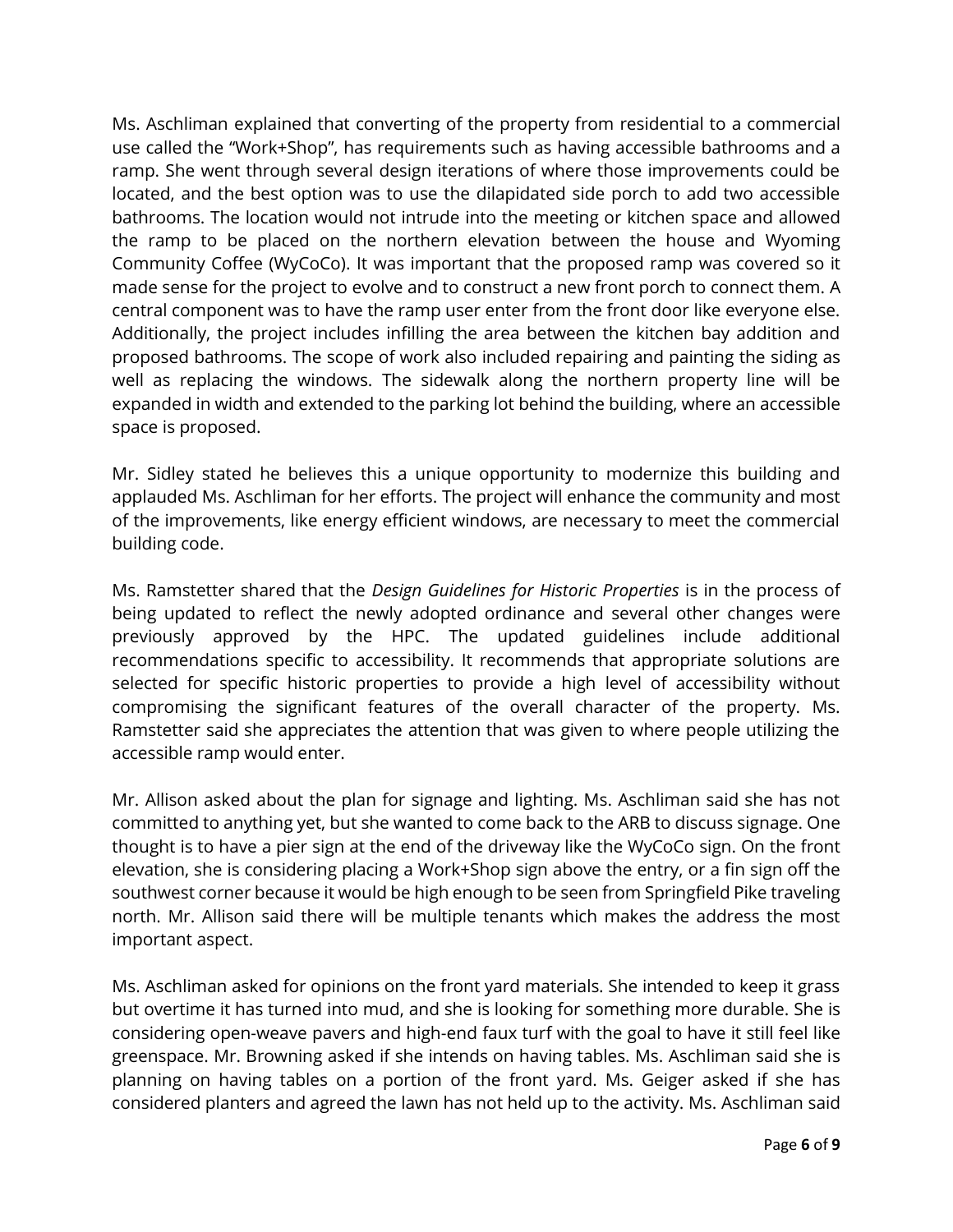she has planters in the rear seating area at WyCoCo; and may use those to provide vegetation and a barrier between the seating area and public sidewalk/street. Mr. Browning suggested a combination of grass or groundcover and a paved area for the seating.

Ms. Ramstetter inquired about the plans for the outdoor seating area behind WyCoCo. Ms. Aschliman shared that the seating area will be removed and it will become utilitarian access. She plans to expand WyCoCo into the Edward Jones building and will have additional parking from the current spaces for Edward Jones plus by utilizing the spaces taken by the outdoor seating area. Mr. Lutton asked if the parking lot behind the house is for WyCoCo parking or tenants of the Work+Shop. Ms. Aschliman said the parking is currently used by WyCoCo staff and the tenants of the leased second floor. Going forward the accessible parking space will be used by patrons of either establishment and the remaining spaces are to primarily serve the Work+Shop. She has plans to eventually expand the parking in the rear and connect the city-owned lot to the School Board lot.

Ms. Hall asked how will guests know there is an ADA entrance on the north side of the house since it appears somewhat hidden. Ms. Aschliman said the sidewalk will be extended to the new parking behind the house and ADA space will be closest to the sidewalk, which leads to the ramp. She first considered a lift which would not require as much space as a ramp and would be less expensive, however after she collaborated with some community members with disabilities this was the selected design. Mr. Browning added that it is a nice feature that the ramp will be covered.

Mr. Lutton called attention to the narrow width of the driveway leading to the parking lot. There appears to be enough room to turn around, but it will become difficult if multiple vehicles are trying to enter and exit at once. Ms. Aschliman says that situation, plus wanting to remove the driveway from Springfield Pike is why she wants to expand the rear parking in the future.

Ms. Kennedy said she had concerns about the changes to the porch. The existing porch is not original to the house, but the size and foundation could be. Mr. Lutton said there are different foundations for the house and porch which signifies the porch is not original. Ms. Kennedy asked if there was a porch originally and if it had been removed at some point. Ms. Bere said there was not an Inventory Form for this property to reference. Ms. Aschliman stated that the house at 22 Wyoming Avenue is very similar to this house but has a porch which appears original. Ms. Kennedy said the bay window on both houses are a prominent feature and the proposed porch would diminish the appearance and change how the house presented. Mr. Lutton said his biggest concern of the porch spanning across the front elevation was the bay window getting lost by the roof.

Ms. Kennedy asked Ms. Aschliman to explain why the ramp could not be constructed on the south side of the house. Ms. Aschliman said the ramp could be constructed there but it was not the most functional option. In that location, the restrooms would have to be located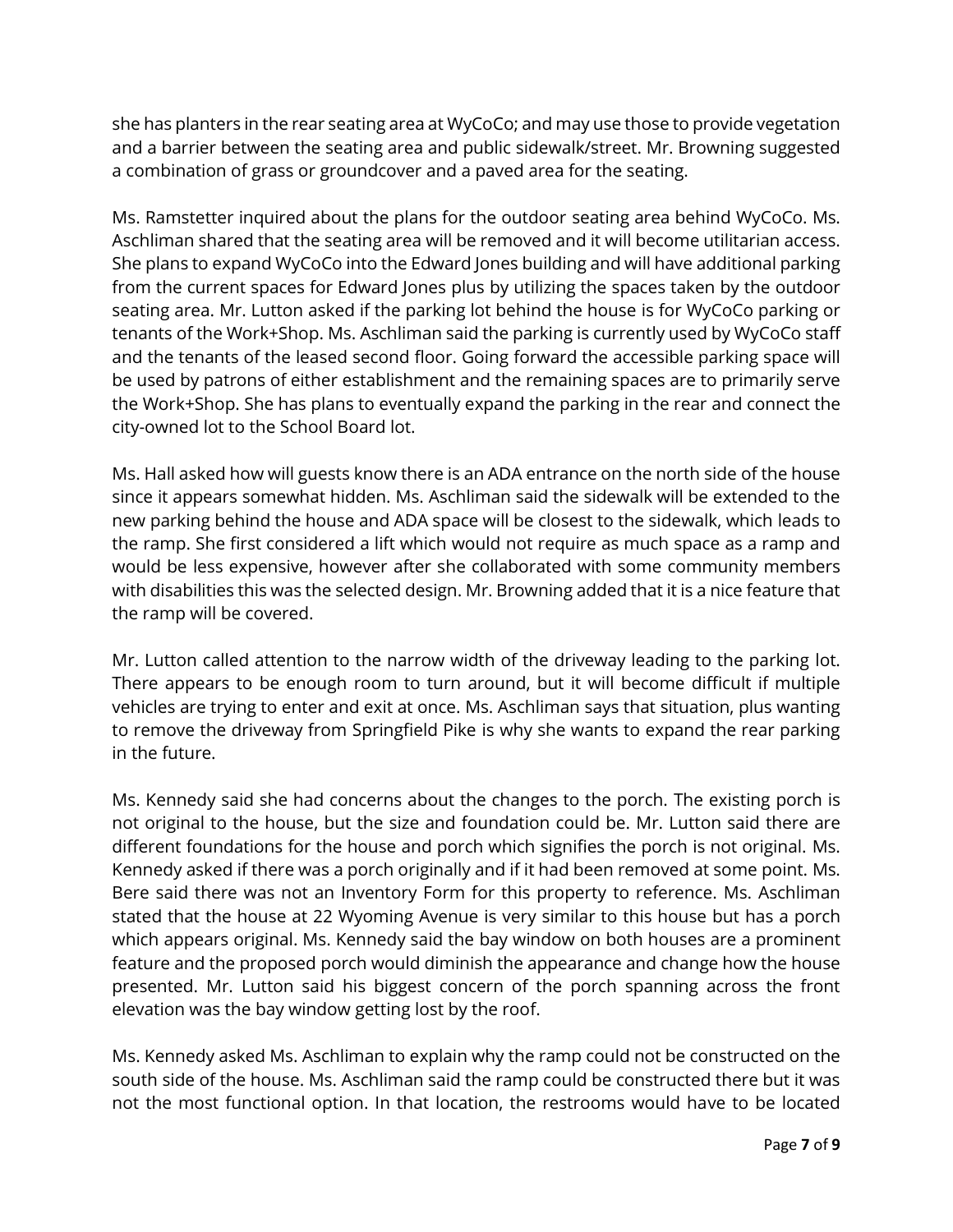elsewhere, the porch would be expanded into the front yard, and it would eliminate the driveway which would require new access and parking immediately. The ramp at the northern side allows for cross traffic between business and utilizes dead space, while keeping the southern side available for future improvements.

Mr. Walton went downstairs the Wyoming Historical Society to research what information they had on the property. He shared photographs of the property but only one had the date and it was taken in 1970. It did not show a different porch. Ms. Geiger commented that the proposed porch looks like it could be original to the house.

Mr. Sidley commented that the ramp integrates well with the building and ties into the new porch. Ms. Kennedy referenced the *Design Guidelines for Historic Properties* which explains that porches and steps should not be enclosed to create additional interior space. She said that is why she wanted to understand if the proposed bathroom could be located elsewhere like where the existing breakfast nook addition is. Moreover, it was stated that only one accessible bathroom is required to meet the building code. Ms. Aschliman said adding two accessible bathrooms made the most sense because she plans on expanding the building, and at that point it will be required. She said the breakfast nook was the first place she considered but adding two bathrooms would not leave space for a kitchen. The kitchen will be used by caterers and a tenant intends to use the kitchen as a classroom space.

Ms. Kennedy said the proposed project changes three elevations and creates a completely different front façade of a historic property. Ms. Hall added that the porch is being lost by enclosing it to provide a location for the new bathrooms. Ms. Aschliman said there should be some flexibility from the Design Guidelines to achieve the goal of converting the house to commercial. Additionally, she was the only respondent for the Request for Proposals for the redevelopment of the site when the City released it in November 2019. She said the City was accepting proposals for the demolition of house as well as reuse.

Ms. Monich asked the members if they have any design suggestions for Ms. Aschliman. Mr. Browning asked if she investigated pushing the parking to the east and adding the ramp and bathrooms to the back of the building. The ramp could be connected by a corridor to the front entrance. Ms. Aschliman said she considered that idea and was not ideal because it significantly reduced the size of the kitchen and changed where guests entered.

Ms. Ramstetter reminded the members that this property is considered contributing to the Village Historic District and of the five criteria of when an Application for Historic Review can be approved.

Ms. Geiger made a motion to approve the application as submitted, seconded by Mr. Allison. Ms. Kennedy abstained, and Ms. Hall voted no. All other members voted yes. The motion passed.